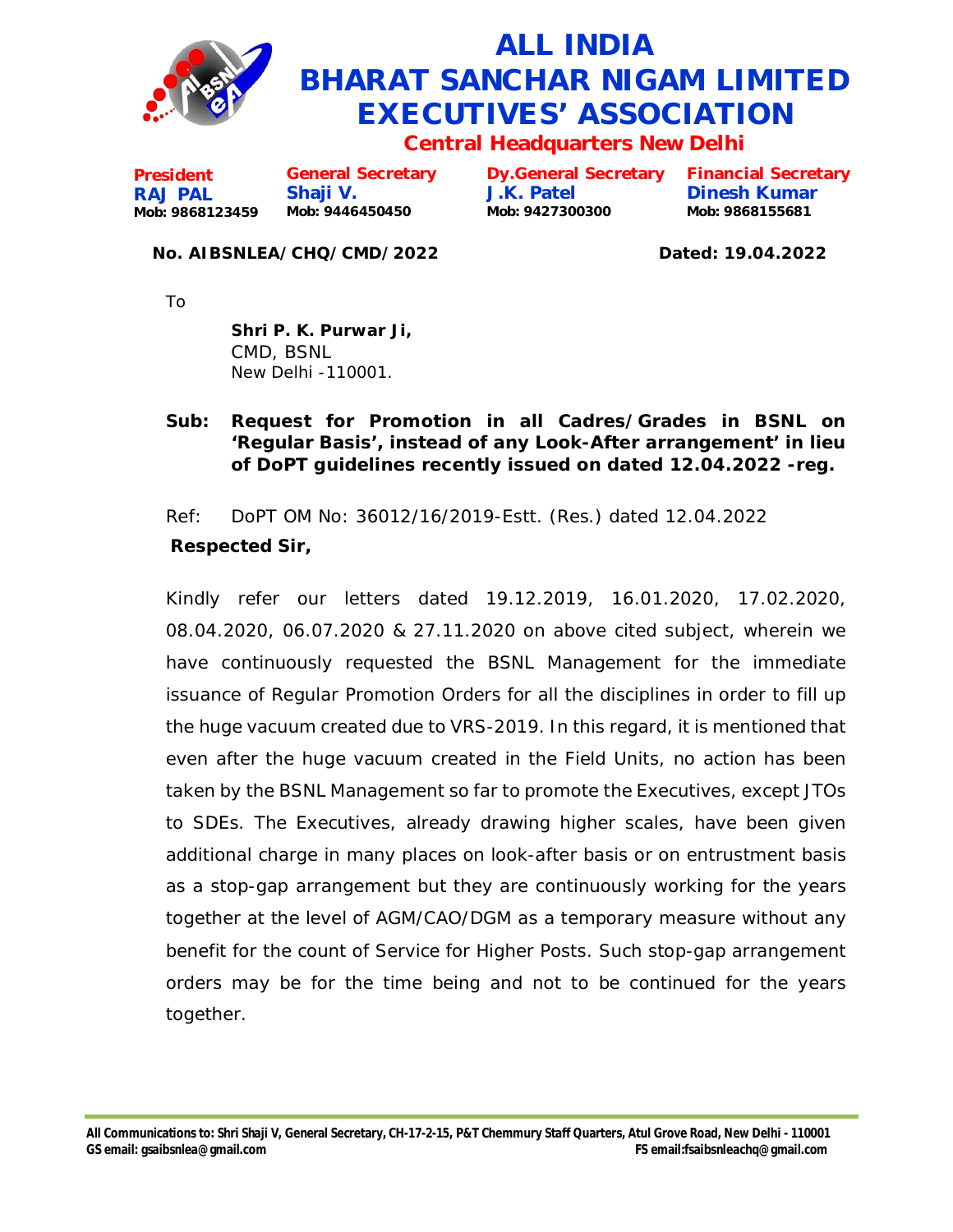It is constrained to bring to your kind notice that the Promotion to almost all the Cadres, i.e. SDE(T) to DE(T), AO to CAO and SDE(C) to EE(C), SDE(E) to EE(E) and SDE(TF) to AGM(TF) etc., are held up for the years together due to various Court Cases on Reservation & Seniority issues. Like that promotion from PA to PS, PS to PPS and CSS Cadres are also held up, as explained in our earlier letters. Thousands of Absorbed BSNL Executives have been retired without getting due Promotion when there was no hindrance for giving them Promotion.

In the matter of Reservation in Promotion, Hon'ble Supreme Court has pronounced it's judgment vide dated 28.01.2022 and in the recent development, DoPT has also issued Office Memorandum dated 12.04.2022 in the light of the judgment pronounced dated 28.01.2022 by the Hon'ble Supreme Court of India. BSNL Management also knowing that there is huge vacuum in almost all the Cadres in each Stream. Considering the huge vacuum created in all Cadres, the vacant Posts are to be filled up on immediate basis through conducting Regular CPCs.

All the Executives are expected that the due promotion will be given during the implementation of VRS. But it is pertinent to mention here that the Regular Promotions have not happened even during VRS-2019, post VRS, after Restructuring, Amendment in RRs and even after pronouncement of Historical Judgment by the Hon'ble Supreme Court on dated 28.01.2022. BSNL Management is always giving assurance to the Associations for the issuance of Promotion Orders when we were gone on Agitation but till date the poor Executives other than JTOs and equivalent are not getting any Promotions which results in demoralization and mental agony among the Young, Energetic and talented Executives.

Sir, the recent order issued by the DoPT dated 12.04.2022 in the light of the judgment pronounced by the Hon'ble Supreme Court of India dated 28.01.2022 in Jarnail Singh & Ors Versus V. Laxmi Narain Gupta & Ors Case has opened an window for the **regular promotions in all the Cadres.** In

**All Communications to: Shri Shaji V, General Secretary, CH-17-2-15, P&T Chemmury Staff Quarters, Atul Grove Road, New Delhi - 110001 GS email: [gsaibsnlea@gmail.com](mailto:gsaibsnlea@gmail.com) FS [email:fsaibsnleachq@gmail.com](mailto:email:fsaibsnleachq@gmail.com)**